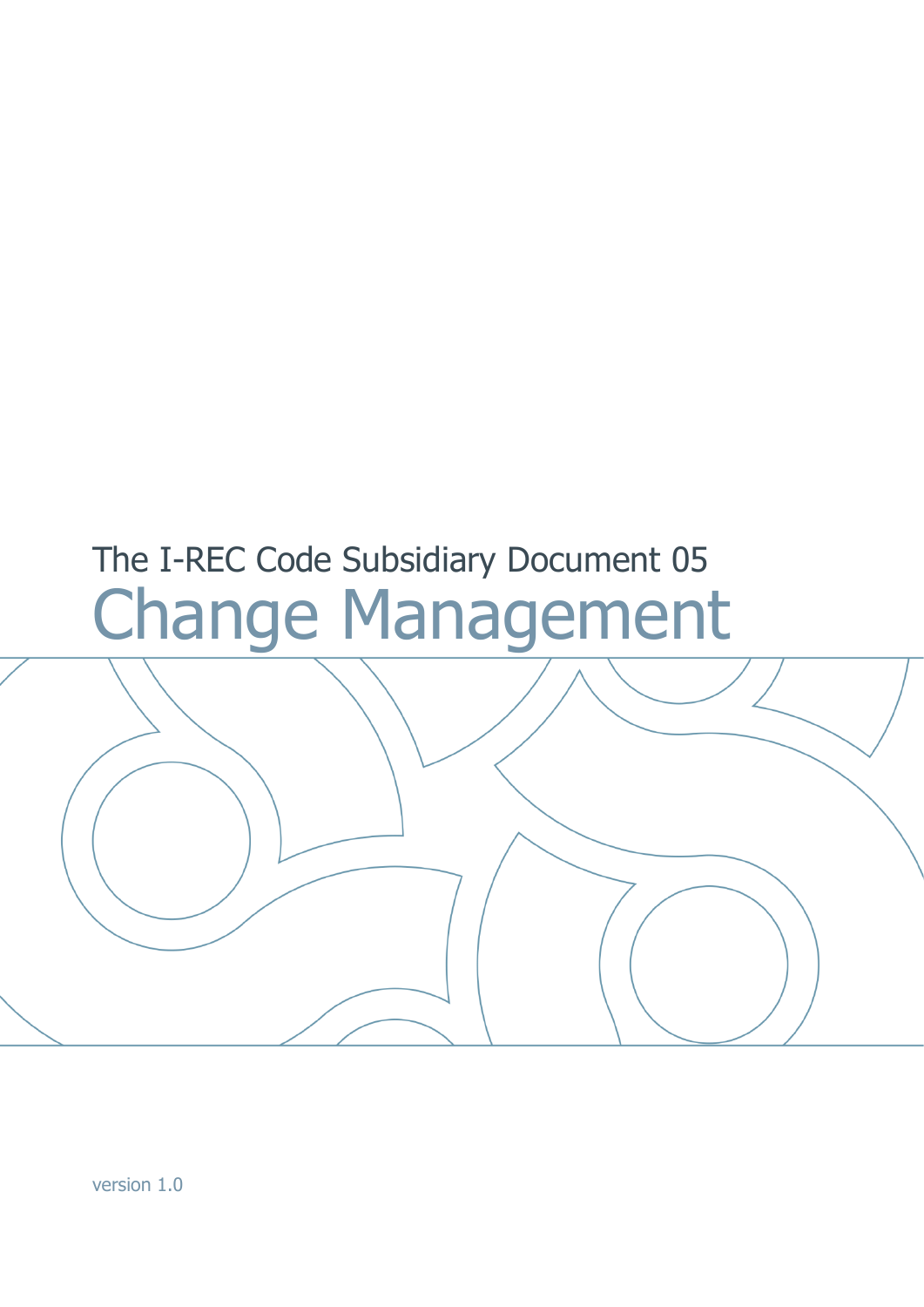

The I-REC Code Subsidiary Document 05 **Change Management** Version 1.0

# **Content**

| 1. | <b>Introduction</b>        |                                  |   |
|----|----------------------------|----------------------------------|---|
|    |                            | 1.1 The I-REC Service            | 4 |
|    |                            | 1.2 The I-REC Code               | 4 |
|    |                            | 1.3 This Document                | 4 |
| 2. |                            | <b>Definitions</b>               | 4 |
| 3. | <b>Process description</b> |                                  |   |
|    | 3.1                        | <b>Context</b>                   | 4 |
|    |                            | 3.2 The Procedure                | 4 |
|    | 4. Initiating the Process  |                                  |   |
|    | 4.1                        | <b>Raising a Change Proposal</b> | 4 |
|    | 4.2                        | <b>Initial Assessment</b>        | 5 |
| 5. | <b>Determination</b>       |                                  | 5 |
|    | 5.1                        | <b>I-REC Services Board</b>      | 5 |
| 6. | <b>Implementation</b>      |                                  |   |
|    | 6.1                        | <b>Final Draft Changes</b>       | 5 |
|    | 6.2                        | <b>Change Releases</b>           | 5 |
|    | 6.3                        | <b>Go Live</b>                   | 5 |
|    |                            | Appendix 1 – Change Proposal     | 6 |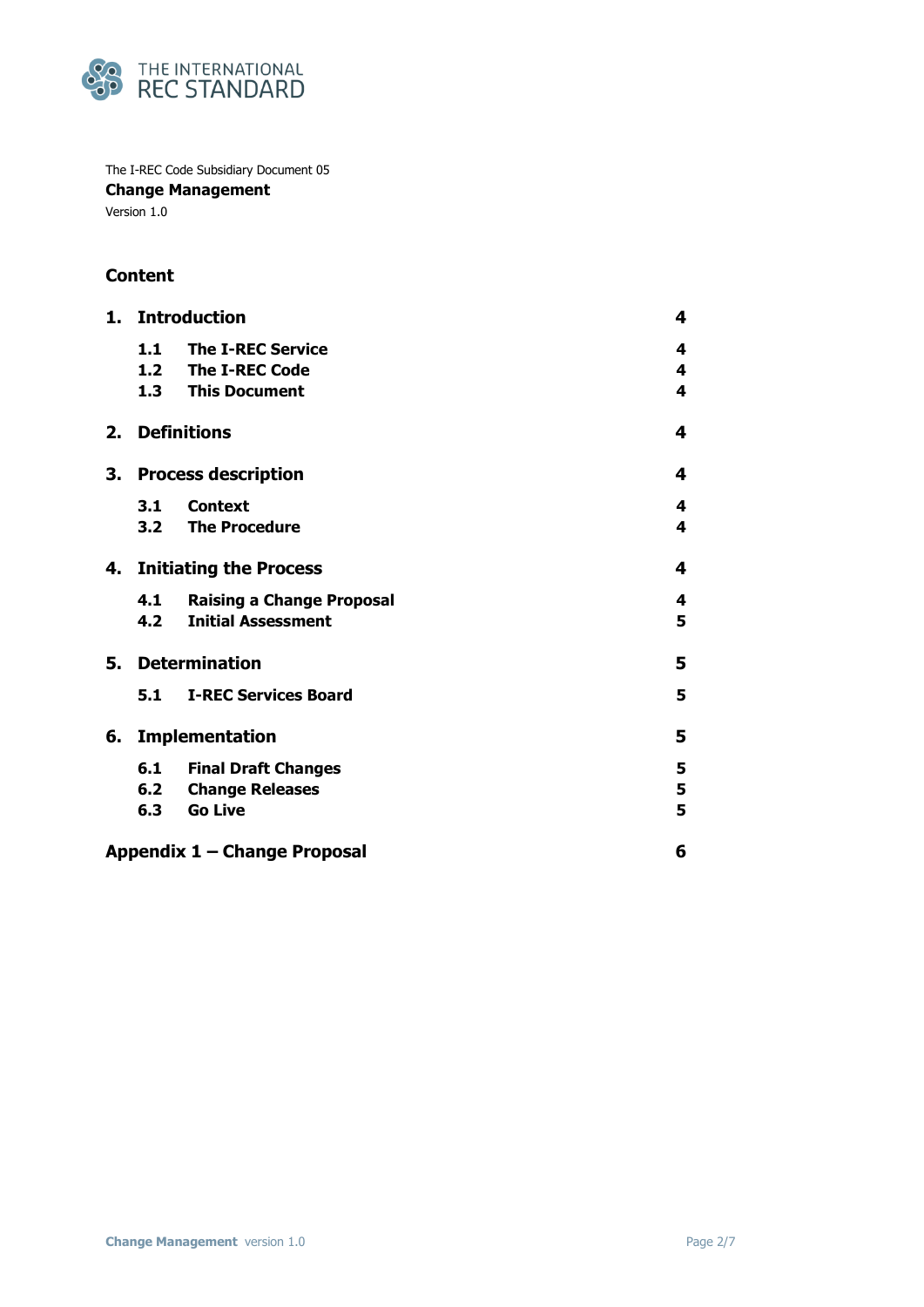

# **Document Control**

| <b>Version</b> | <b>Originator</b> | <b>Approval</b>       | <b>Date</b> |
|----------------|-------------------|-----------------------|-------------|
| 1.0            | C Pooley          | <b>I-REC Services</b> | 01.04.2014  |
|                |                   |                       |             |
|                |                   |                       |             |
|                |                   |                       |             |
|                |                   |                       |             |

# **Change History**

| <b>Version</b> | <b>Description</b>    |
|----------------|-----------------------|
| 1.0            | Initial issue version |
|                |                       |
|                |                       |
|                |                       |
|                |                       |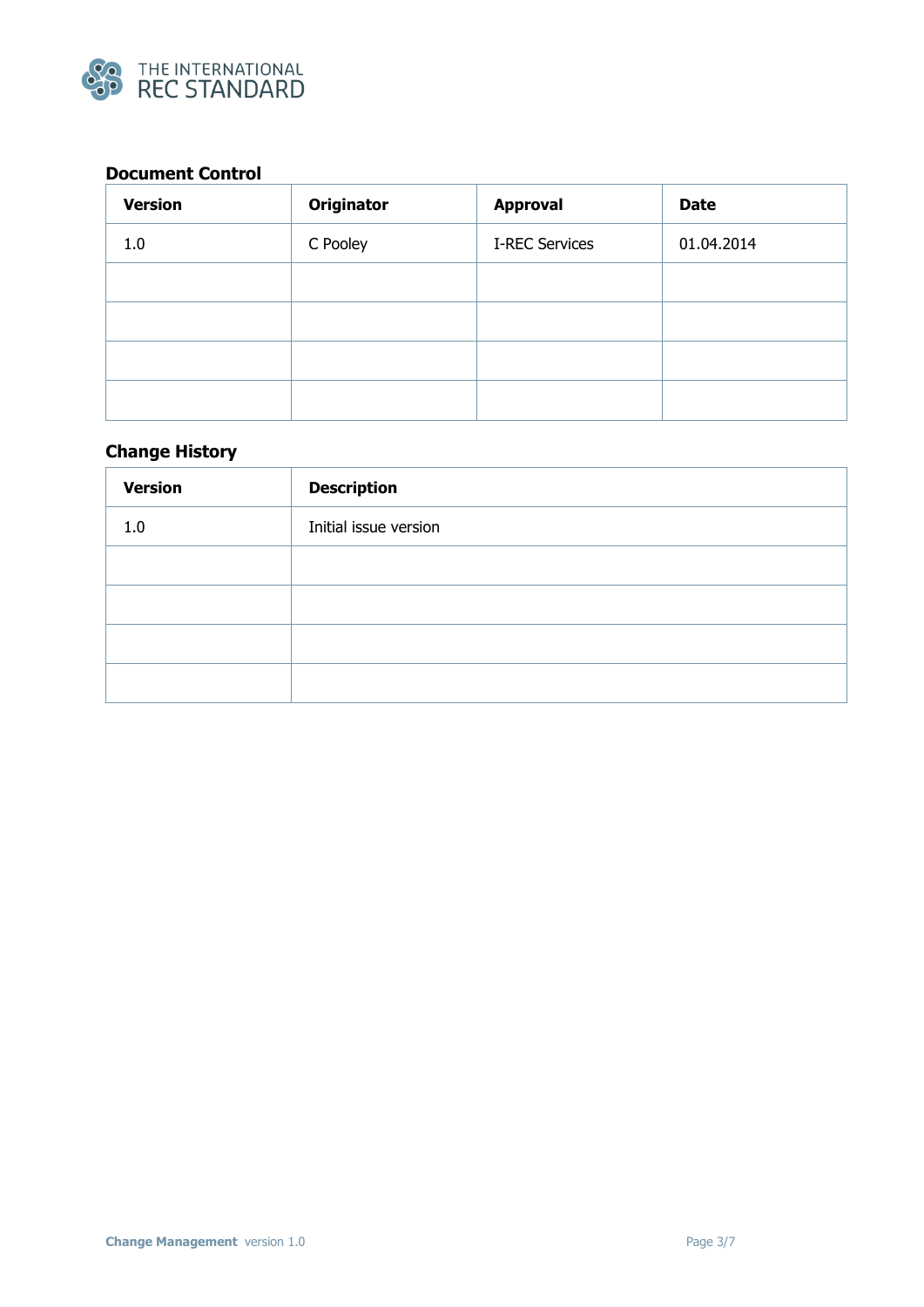

# <span id="page-3-0"></span>**1. Introduction**

## <span id="page-3-1"></span>**1.1 The I-REC Service**

The I-REC Service is a global electricity environmental attribute tracking system. It is designed to facilitate reliable Scope 2 carbon accounting consistent with various international accounting standards. I-RECs allow all electricity users to make a conscious and evidence-based choice for renewable electricity, in any country around the world.

# <span id="page-3-2"></span>**1.2 The I-REC Code**

The I-REC Code is a statement of principles and a description of how the I-REC Service operates at high level. Detailed descriptions of procedures are contained in Code Subsidiary Documents such as this document.

# <span id="page-3-3"></span>**1.3 This Document**

This document sets out the process for changing the I-REC Code and its Code Subsidiary Documents.

# <span id="page-3-4"></span>**2. Definitions**

Unless specified in the table below, all capitalised terms shall have the meaning ascribed to them in the I-REC Code.

| IT all cases, the derivatives of the following terms shall be construed accordingly. |                   |  |  |  |  |  |
|--------------------------------------------------------------------------------------|-------------------|--|--|--|--|--|
| Term                                                                                 | <b>Definition</b> |  |  |  |  |  |
| Code                                                                                 | The I-REC Code    |  |  |  |  |  |
|                                                                                      |                   |  |  |  |  |  |

In all cases, the derivatives of the following terms shall be construed accordingly.

# <span id="page-3-5"></span>**3. Process description**

## <span id="page-3-6"></span>**3.1 Context**

The documentation establishing the I-REC Service is a set of principles and operational procedures intended to facilitate a high quality energy attribute tracking and carbon reporting service. As practices develop, those procedures will require modification to maintain overall quality.

## <span id="page-3-7"></span>**3.2 The Procedure**

A change proposal can be raised by any organisation directly involved in the I-REC Service. Following initial assessment the proposal will be formally considered by I-REC Services. If approved, the change will normally be implemented within the next scheduled release. Notice of changes is made through the I-REC website.

# <span id="page-3-8"></span>**4. Initiating the Process**

## <span id="page-3-9"></span>**4.1 Raising a Change Proposal**

A change proposal can be raised by an I-REC Participant, Registrant, Issuer or I-REC Services using the form in Appendix 1 – Change Proposal. The form must be submitted in English to I-REC Services for initial assessment.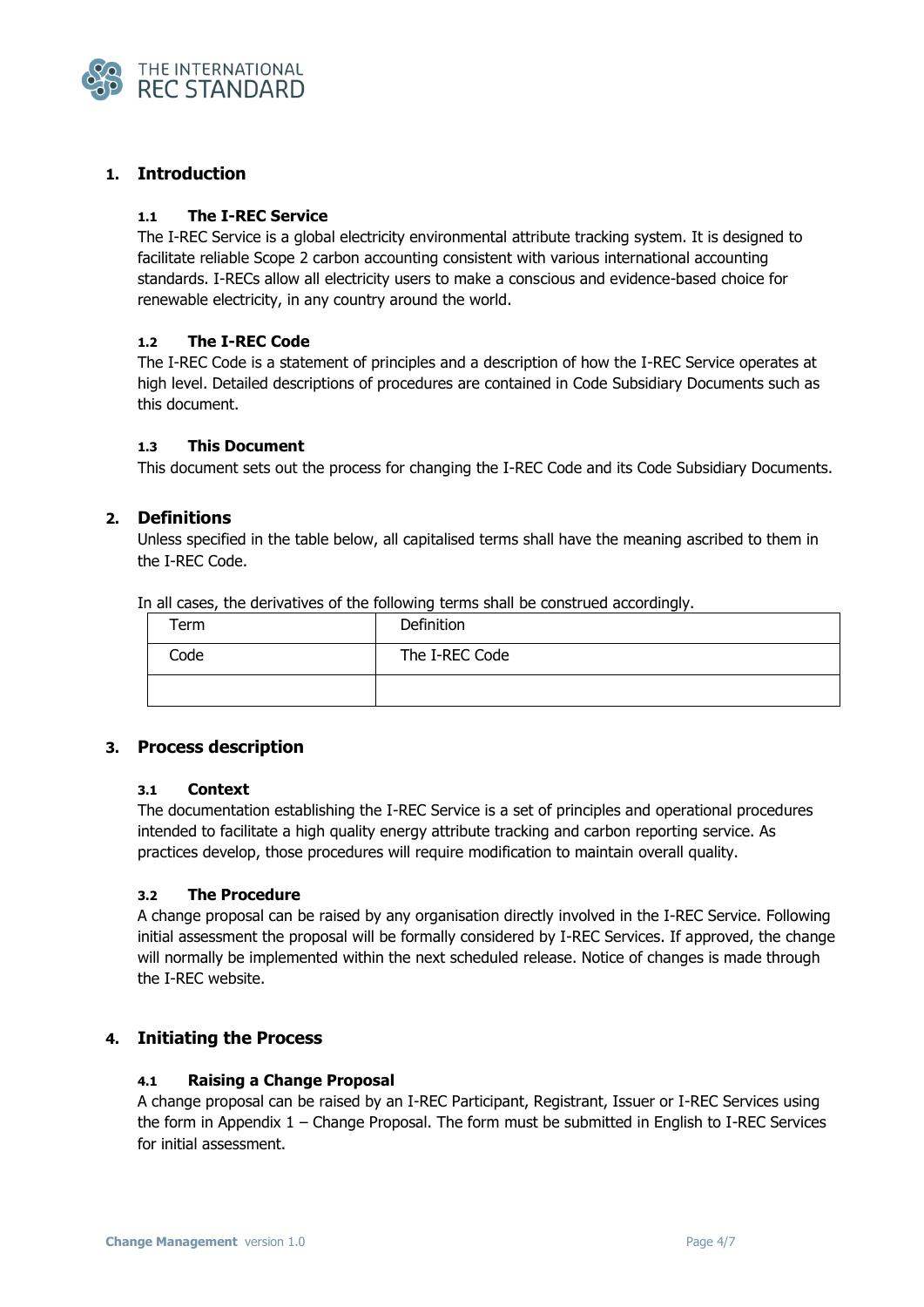

# <span id="page-4-0"></span>**4.2 Initial Assessment**

I-REC Services will check the proposal for completeness prior to initial assessment. The initial assessment will identify the impact of the change as proposed and will consider alternative solutions. A cost benefit analysis of the proposed change will also be carried out. Draft changes to the Code or its subsidiary documentation will be made. An initial assessment report, including the cost benefit analysis and the draft documentation changes, will be produced and presented to the board of I-REC Services for determination. A copy of the report will also be sent to the proposer. A register of change proposals will be maintained on the I-REC website.

The initial assessment stage will normally be completed within 2 calendar months from receipt of the completed change proposal.

I-REC Services may contract out the assessment to a suitably competent Code management agent.

# <span id="page-4-1"></span>**5. Determination**

#### <span id="page-4-2"></span>**5.1 I-REC Services Board**

The board of I-REC Services will decide whether to adopt the change proposal or any alternative solution on the basis of a simple majority of its shareholders.

## <span id="page-4-4"></span><span id="page-4-3"></span>**6. Implementation**

#### **6.1 Final Draft Changes**

Following a determination to make a change, the draft documentation may be referred for refinement prior to inclusion in the next scheduled change release.

## <span id="page-4-5"></span>**6.2 Change Releases**

In order to maintain a stable system, two change releases are planned for each year in May and November. In exceptional circumstances, I-REC Services may decide to make special releases outside of this schedule.

## <span id="page-4-6"></span>**6.3 Go Live**

Changes will become live as of the date of release unless otherwise specified.

Copyright I-REC Services B.V.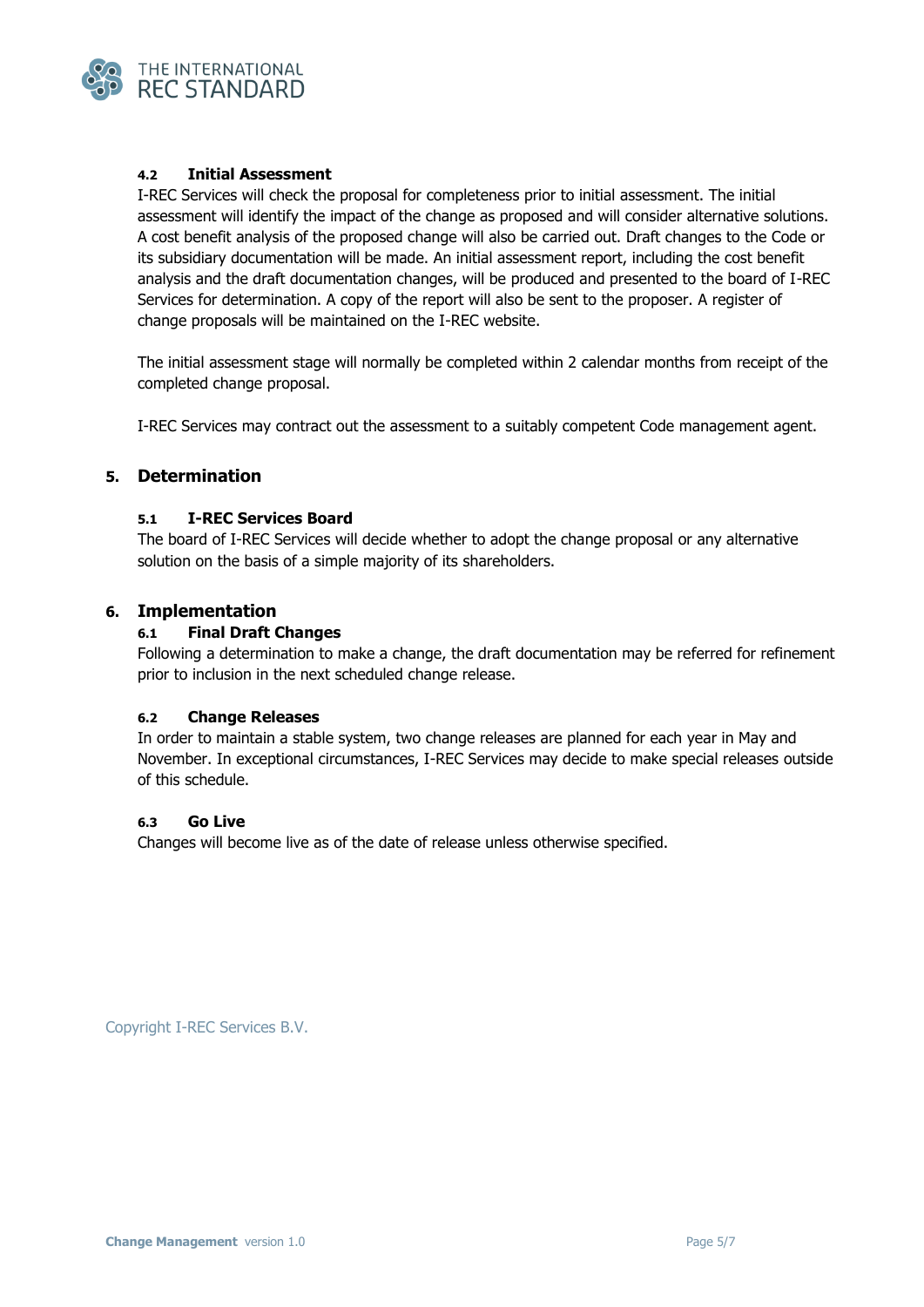

# <span id="page-5-0"></span>**Appendix 1 – Change Proposal**

| Change Proposal Number:<br>(to be completed by I-REC<br>Services) | Date raised: |  |
|-------------------------------------------------------------------|--------------|--|
| Observed defect:                                                  |              |  |
| Proposed change:                                                  |              |  |
| Proposer (Organisation)                                           |              |  |
| Proposer contact person                                           |              |  |
| Proposer contact email address                                    |              |  |
| Signature on behalf of proposer                                   |              |  |
| Date sent for initial assessment                                  |              |  |
| (to be completed by I-REC Services)                               |              |  |
| Date of determination                                             |              |  |
| (to be completed by I-REC Services)                               |              |  |